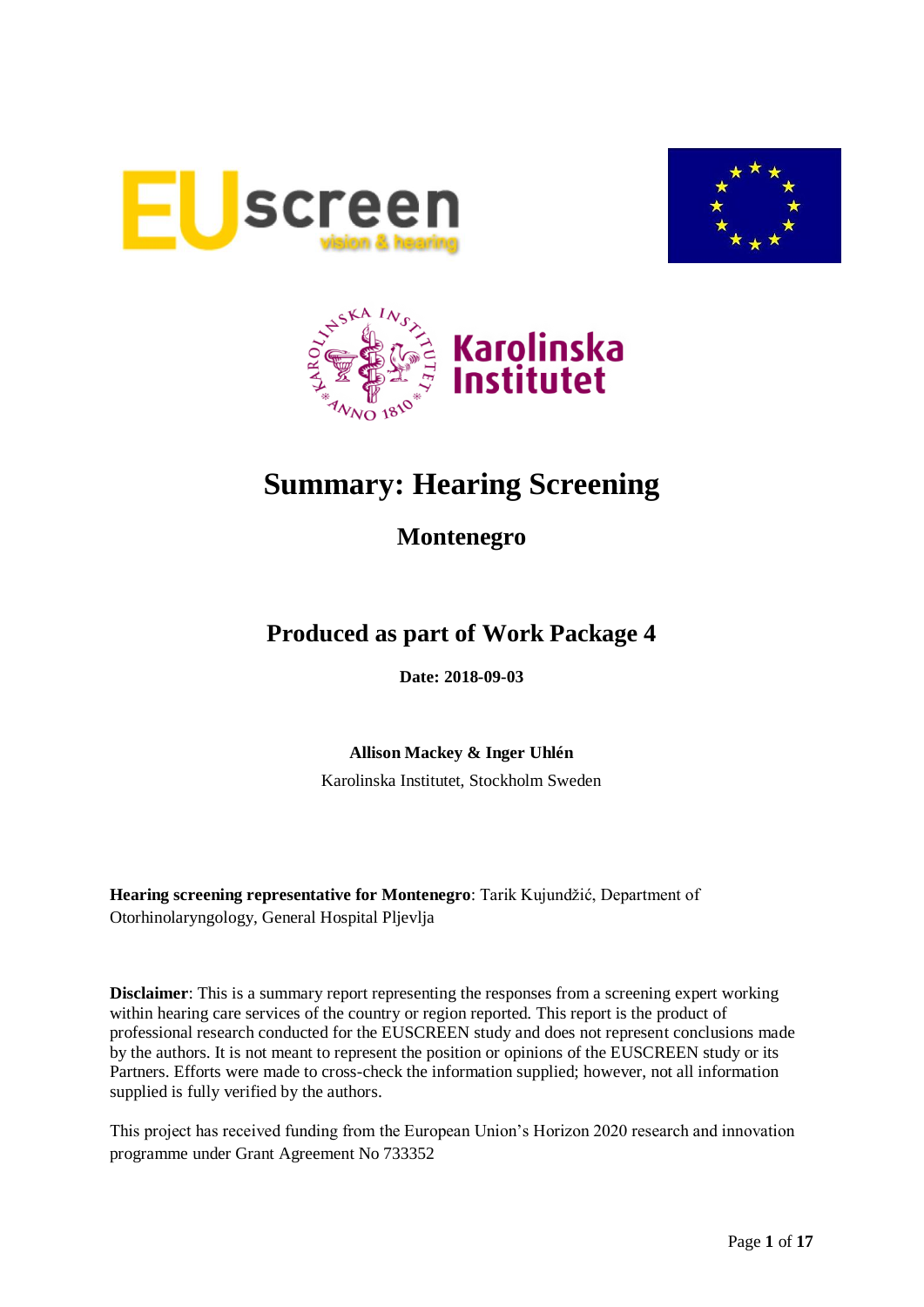

# **Table of Contents**

| 1.   |  |  |  |  |  |
|------|--|--|--|--|--|
| 1.1. |  |  |  |  |  |
| 1.2. |  |  |  |  |  |
| 1.3. |  |  |  |  |  |
| 2.   |  |  |  |  |  |
| 3.   |  |  |  |  |  |
| 3.1. |  |  |  |  |  |
| 3.2. |  |  |  |  |  |
| 3.3. |  |  |  |  |  |
| 3.4. |  |  |  |  |  |
| 4.   |  |  |  |  |  |
| 4.1. |  |  |  |  |  |
| 4.2. |  |  |  |  |  |
| 4.3. |  |  |  |  |  |
| 5.   |  |  |  |  |  |
| 5.1. |  |  |  |  |  |
| 5.2. |  |  |  |  |  |
| 5.3. |  |  |  |  |  |
| 6.   |  |  |  |  |  |
| 6.1. |  |  |  |  |  |
| 6.2. |  |  |  |  |  |
| 6.3. |  |  |  |  |  |
| 6.4. |  |  |  |  |  |
| 6.5. |  |  |  |  |  |
| 6.6. |  |  |  |  |  |
| 7.   |  |  |  |  |  |
| 7.1. |  |  |  |  |  |
| 7.2. |  |  |  |  |  |
| 7.3. |  |  |  |  |  |
| 7.4. |  |  |  |  |  |
| 7.5. |  |  |  |  |  |
| 7.6. |  |  |  |  |  |
| 8.   |  |  |  |  |  |
| 8.1. |  |  |  |  |  |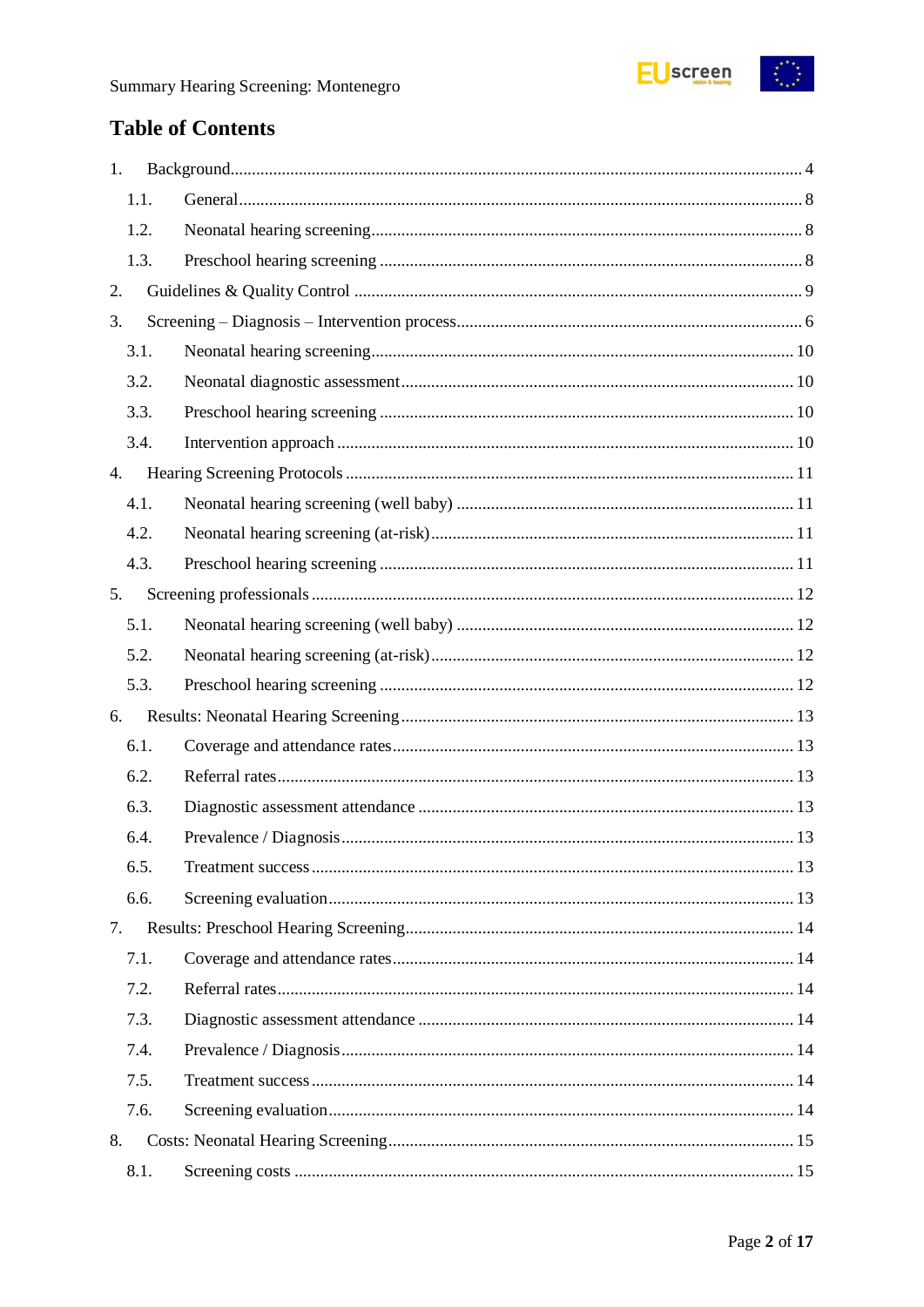

# Summary Hearing Screening: Montenegro

| 8.2. |  |  |
|------|--|--|
| 8.3. |  |  |
| 8.4. |  |  |
| 8.5. |  |  |
| 8.6. |  |  |
| 9.   |  |  |
| 9.1. |  |  |
| 9.2. |  |  |
| 9.3. |  |  |
| 9.4. |  |  |
| 10.  |  |  |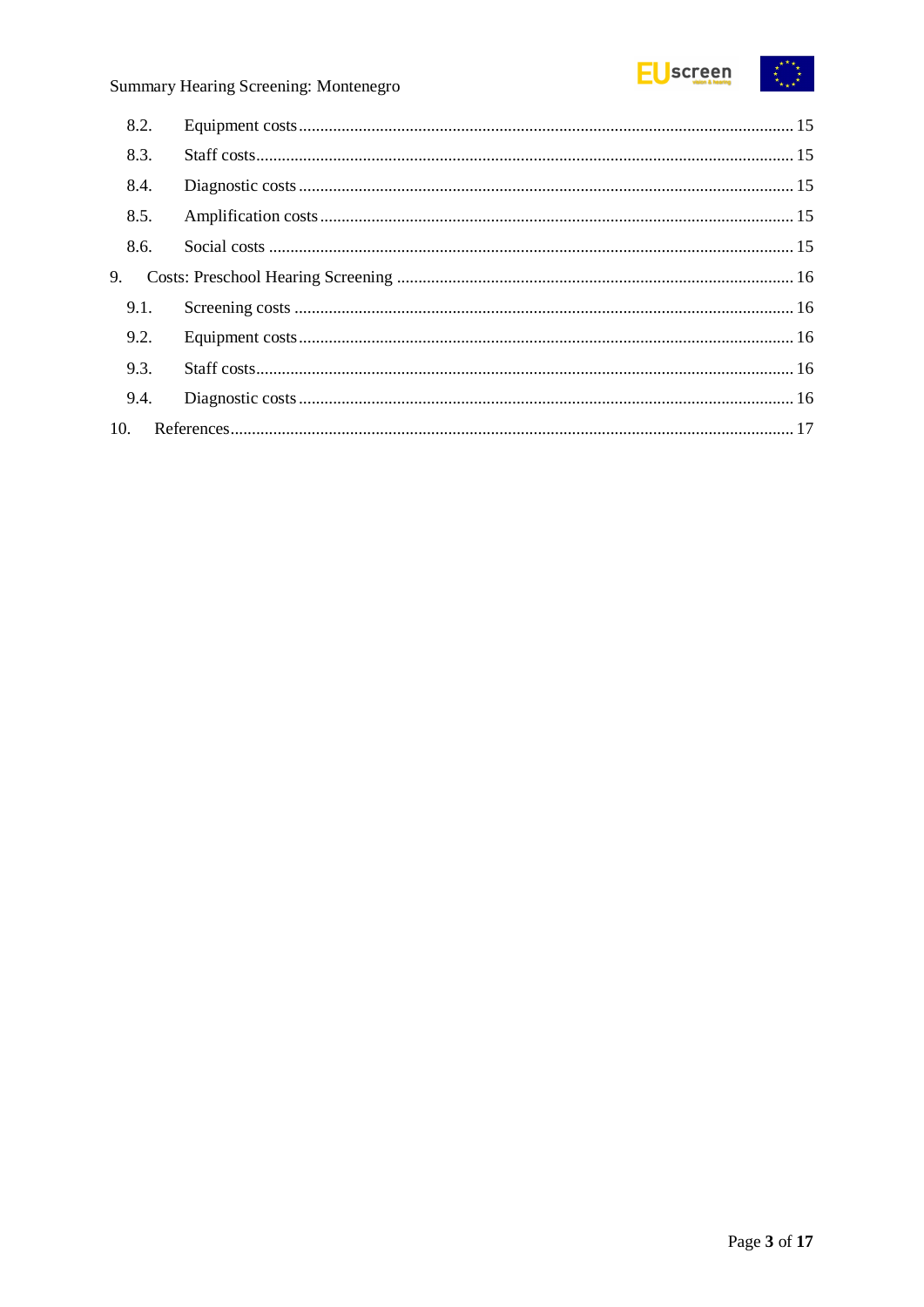

# <span id="page-3-0"></span>**1. Glossary of Terms: Hearing Screening**

| <b>Abnormal test result</b>                     | A test result where a normal "pass" response could not be detected under<br>good conditions. The result on screening equipment may indicate "no<br>response," "fail," or "refer."                                                                                                                                                                                                                                                                                                                                                                                                                                                                                                                                                                                |
|-------------------------------------------------|------------------------------------------------------------------------------------------------------------------------------------------------------------------------------------------------------------------------------------------------------------------------------------------------------------------------------------------------------------------------------------------------------------------------------------------------------------------------------------------------------------------------------------------------------------------------------------------------------------------------------------------------------------------------------------------------------------------------------------------------------------------|
| <b>Attendance rate</b>                          | The proportion of all those invited for screening that are tested and receive<br>a result,<br>Invited for screening includes all those that are offered the<br>screening test.<br>Tested and receive a result could be a "pass" or "fail".<br>Attendance rate provides information on the willingness of families to<br>participate in screening.                                                                                                                                                                                                                                                                                                                                                                                                                |
| <b>Attendance rate in</b><br>first year of life | See definition of Attendance rate.<br>The calculation cut-off is after <u>one year of life</u> .                                                                                                                                                                                                                                                                                                                                                                                                                                                                                                                                                                                                                                                                 |
| <b>Compliance with</b>                          | The percentage of those who are referred from screening to a diagnostic<br>assessment that actually attend the first diagnostic assessment.                                                                                                                                                                                                                                                                                                                                                                                                                                                                                                                                                                                                                      |
| referral (percentage)                           | Percentage of compliance provides information on the willingness of<br>families to attend the diagnostic assessment after referral from screening.                                                                                                                                                                                                                                                                                                                                                                                                                                                                                                                                                                                                               |
| <b>Coverage</b>                                 | The proportion of those eligible for screening that are tested and receive a<br>result within a specific time.<br>Eligible for screening includes those within the population that are<br>covered under the screening or health care program.<br>Tested and receive a result could be a "pass" or "refer to<br>diagnostic assessment".<br>Specific time can be defined, such as 1 month after birth, 3 months<br>after birth, etc.<br>Coverage provides information on the overall effectiveness and timeliness<br>of a complete screening programme.<br>Factors such as being offered screening, willingness to participate, missed<br>screening, ability to complete the screen, and ability to document the<br>screening results will influence the coverage. |
|                                                 | See definition of Coverage.                                                                                                                                                                                                                                                                                                                                                                                                                                                                                                                                                                                                                                                                                                                                      |
| <b>Coverage in first</b>                        | The specific time is pre-defined as within the first year of life.                                                                                                                                                                                                                                                                                                                                                                                                                                                                                                                                                                                                                                                                                               |
| year of life                                    | In other words, the coverage is the proportion of those eligible for<br>screening that complete the screening sequence to a final result within the<br>first year of life.                                                                                                                                                                                                                                                                                                                                                                                                                                                                                                                                                                                       |
| <b>False negatives</b>                          | The percentage of infants/children with a hearing loss (defined by the<br>target condition) that receive a result of "pass" during screening.                                                                                                                                                                                                                                                                                                                                                                                                                                                                                                                                                                                                                    |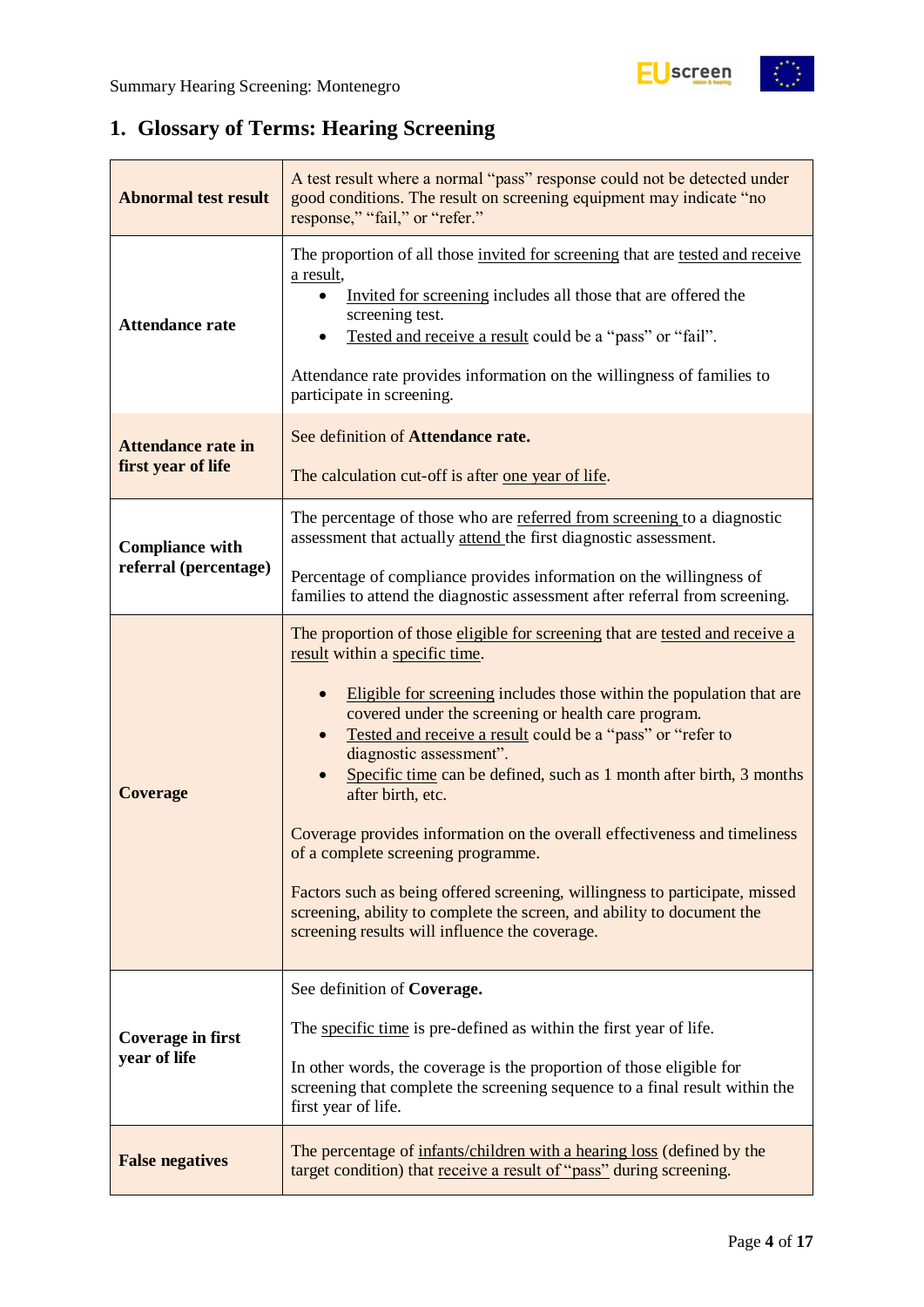

|                                             | Example: If 100 infants with hearing loss are screened, and 1 infant passes<br>the screening, the percentage of false negatives is 1%.                                                                 |
|---------------------------------------------|--------------------------------------------------------------------------------------------------------------------------------------------------------------------------------------------------------|
|                                             | The percentage of infants/children with normal hearing that receive a<br>result of "fail" from the final screening test.                                                                               |
| <b>False positives</b>                      | Example: If 100 infants with normal hearing are screened, and 3 infants<br>fail the screening and are referred for diagnostic assessment, the<br>percentage of false positives is 3%.                  |
| <b>Guidelines</b>                           | Recommendations or instructions provided by an authoritative body on the<br>practice of screening in the country or region.                                                                            |
| <b>Hearing screening</b><br>professional    | A person qualified to perform hearing screening, according to the practice<br>in your country or region.                                                                                               |
| <b>Inconclusive test</b><br>result          | A test result where a normal "pass" response could not be detected due to<br>poor test conditions.                                                                                                     |
| <b>Invited for screening</b>                | Offered screening.                                                                                                                                                                                     |
| <b>Outcome of hearing</b><br>screening      | An indication of the effectiveness or performance of screening, such as a<br>measurement of coverage rate, referral rate, number of infants detected,<br>etc.                                          |
| <b>Permanent hearing</b>                    | A hearing impairment that is <i>not</i> due to a temporary or transient condition<br>such as middle ear fluid.                                                                                         |
| loss                                        | Permanent hearing loss can be either sensorineural or permanent<br>conductive.                                                                                                                         |
| <b>Positive predictive</b>                  | The percentage of infants/children referred from screening who have a<br>confirmed hearing loss, as described by your protocol or guideline and<br>indicated in the Target Condition (see definition). |
| value                                       | For example, if 100 babies are referred from screening for diagnostic<br>assessment and 90 have normal hearing while 10 have a confirmed hearing<br>loss, the positive predictive value would be 10%.  |
| <b>Preschool or</b><br>(pre)school children | All children between 3-6 years of age.                                                                                                                                                                 |
| <b>Preschool or</b>                         | Screening that takes place during the time children are between 3-6 years<br>of age.                                                                                                                   |
| (pre)school screening                       | This refers to <i>any</i> hearing screening during this age. The location of the<br>screening is irrelevant to the definition.                                                                         |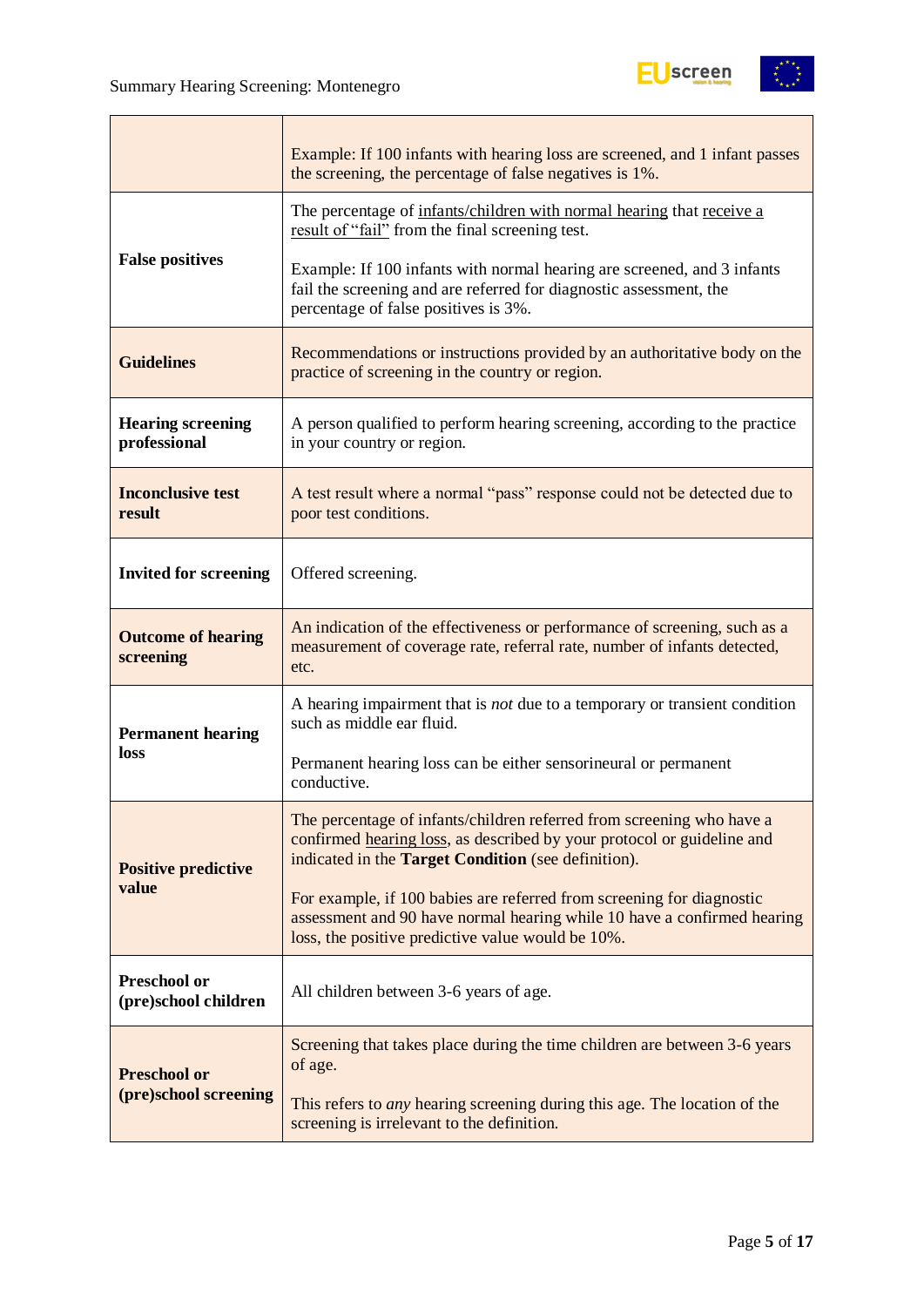

| <b>Prevalence</b>           | The number or percentage of individuals with a specific disease or<br>condition. Prevalence can either be expressed as a percentage, proportion,<br>or as the value per 1000 individuals within the same demographic. |
|-----------------------------|-----------------------------------------------------------------------------------------------------------------------------------------------------------------------------------------------------------------------|
| <b>Programme</b>            | An organized system for screening, which could be based nationally,<br>regionally or locally.                                                                                                                         |
| <b>Protocol</b>             | Documented procedure or sequence for screening, which could include<br>which tests are performed, when tests are performed, procedures for<br>passing and referring, and so forth.                                    |
| <b>Quality assurance</b>    | A method for checking and ensuring that screening is functioning<br>adequately and meeting set goals and benchmarks.                                                                                                  |
| Referral criteria           | A pre-determined cut-off boundary for when an infant/child should be re-<br>tested or seen for a diagnostic assessment.                                                                                               |
|                             | For example, referral criteria may be "no response" at 35 dB nHL.                                                                                                                                                     |
| <b>Risk babies / Babies</b> | All infants that are considered to be at-risk or have risk-factors for hearing<br>loss according to the screening programme.                                                                                          |
| at-risk                     | Two common risk factors are admission to the neonatal-intensive care unit<br>(NICU) or born prematurely. However, other risk factors for hearing loss<br>may also be indicated in the screening programme.            |
|                             | The percentage of infants/children with hearing loss that are identified via<br>the screening program.                                                                                                                |
| <b>Sensitivity</b>          | For example, if 100 babies with hearing loss are tested, and 98 of these<br>babies are referred for diagnostic assessment while 2 pass the screening,<br>the sensitivity is 98%.                                      |
|                             | The percentage of infants/children with normal hearing that pass the<br>screening.                                                                                                                                    |
| <b>Specificity</b>          | For example, if 100 babies with normal hearing are tested, and 10 of these<br>babies are referred for diagnostic assessment and 90 pass the screening, the<br>specificity is 90%.                                     |
|                             | The hearing loss condition you are aiming to detect via your screening<br>programme. This includes:                                                                                                                   |
| <b>Target condition</b>     | The laterality of the condition, whether the program aims to detect<br>both unilateral and bilateral hearing loss or just bilateral hearing                                                                           |
|                             | loss.<br>The severity of the condition, whether the program aims to detect<br>$\bullet$<br>hearing $loss \ge 30$ dB HL, $\ge 35$ dB HL, $\ge 40$ dB HL or $\ge 45$ dB HL                                              |
|                             | Infants who are <i>not</i> admitted into the NICU or born prematurely.                                                                                                                                                |
| <b>Well, healthy babies</b> | Well, healthy babies may or may not have additional risk factors for<br>hearing loss, according to the procedures indicated in the specific<br>screening programme.                                                   |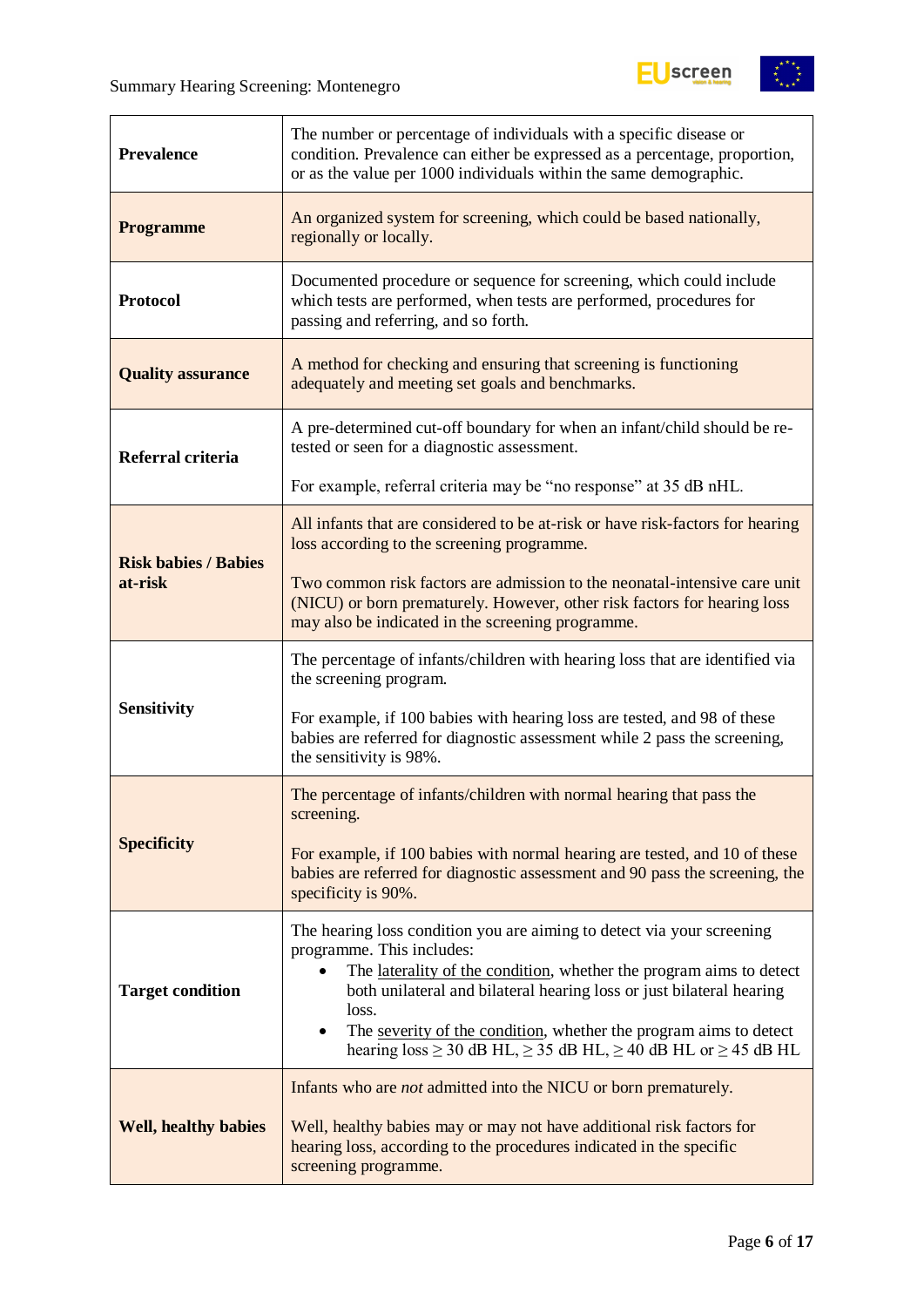Summary Hearing Screening: Montenegro



### **2. Abbreviations**

- ABR auditory brainstem response
- aABR automatic auditory brainstem response
- ANSD auditory neuropathy spectrum disorder
- ASSR auditory steady-state response
- CI cochlear implant
- CMV cytomegalovirus
- dB HL decibel hearing level
- dB nHL decibel normalized hearing level
- dB SNR decibel signal-to-noise ratio
- DPOAE distortion product otoacoustic emissions
- HA hearing aid
- NICU neonatal intensive care unit
- OAE otoacoustic emissions
- TEOAE transient-evoked otoacoustic emissions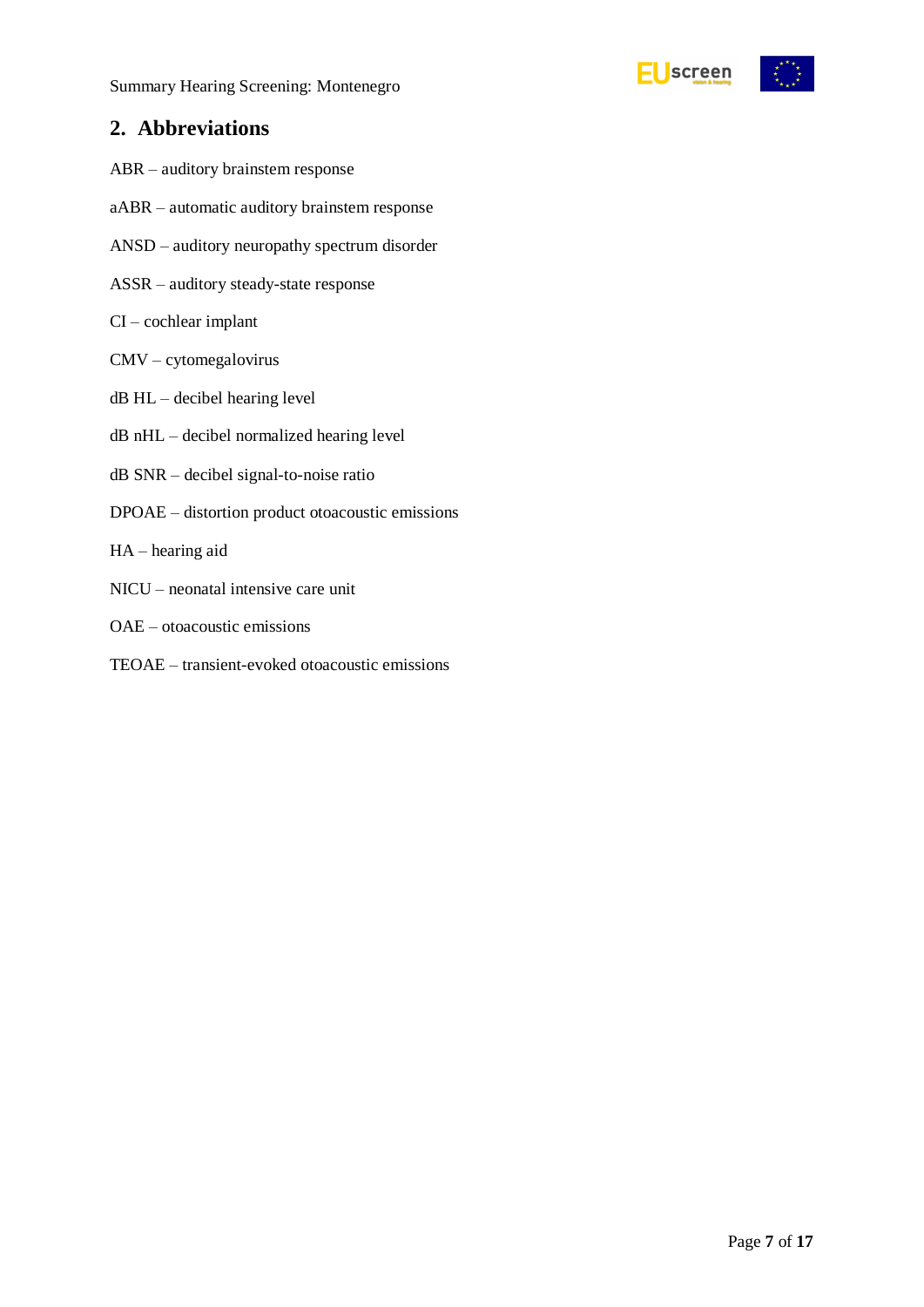

# **3. Background**

In Montenegro, hearing screening is not implemented. Any testing performed is locally organized. The following report contains information with regards to status of hearing screening in the entire country of Montenegro.

#### <span id="page-7-0"></span>**3.1. General**

Montenegro has a total area of 13 812 km<sup>2</sup> and a population of 620 029 as of 2011 (Statistical Office of Montenegro, 2011). In Montenegro, each birth is registered. The number of births in Montenegro was 7569 in 2016 (Statistical Office of Montenegro, 2015)

The World Bank income classification categorizes Montenegro as an upper-middle income country (The World Bank, 2018). The gross domestic product (GDP) is  $66354$  per capita as of 2015 (Statistical Office of Montenegro, 2016).

From the World Health Organization (WHO) Global Health Expenditure Database, health expenditure in Montenegro in 2015 was 381 USD or  $\epsilon$ 331 per capita (World Health Organization, 2018).

Data acquired from the 2016 United Nations Demographic Yearbook indicate an infant mortality rate of 4.9 per 1000 for the country of Montenegro in 2014 (United Nations Statistics Division, 2016).

#### <span id="page-7-1"></span>**3.2. Neonatal hearing screening**

In Montenegro, there is no universal neonatal hearing screening. Only the Clinical Centre of Montenegro has equipment for screening children; however, testing or screening is not performed on a regular basis. There is no protocol or procedure used to screen infants. Any tests performed are funded by the state, but it is not embedded into the general Preventive Child Health Care screening system. Screening is not obligatory for parents.

#### <span id="page-7-2"></span>**3.3. Preschool hearing screening**

There is no preschool hearing screening in Montenegro.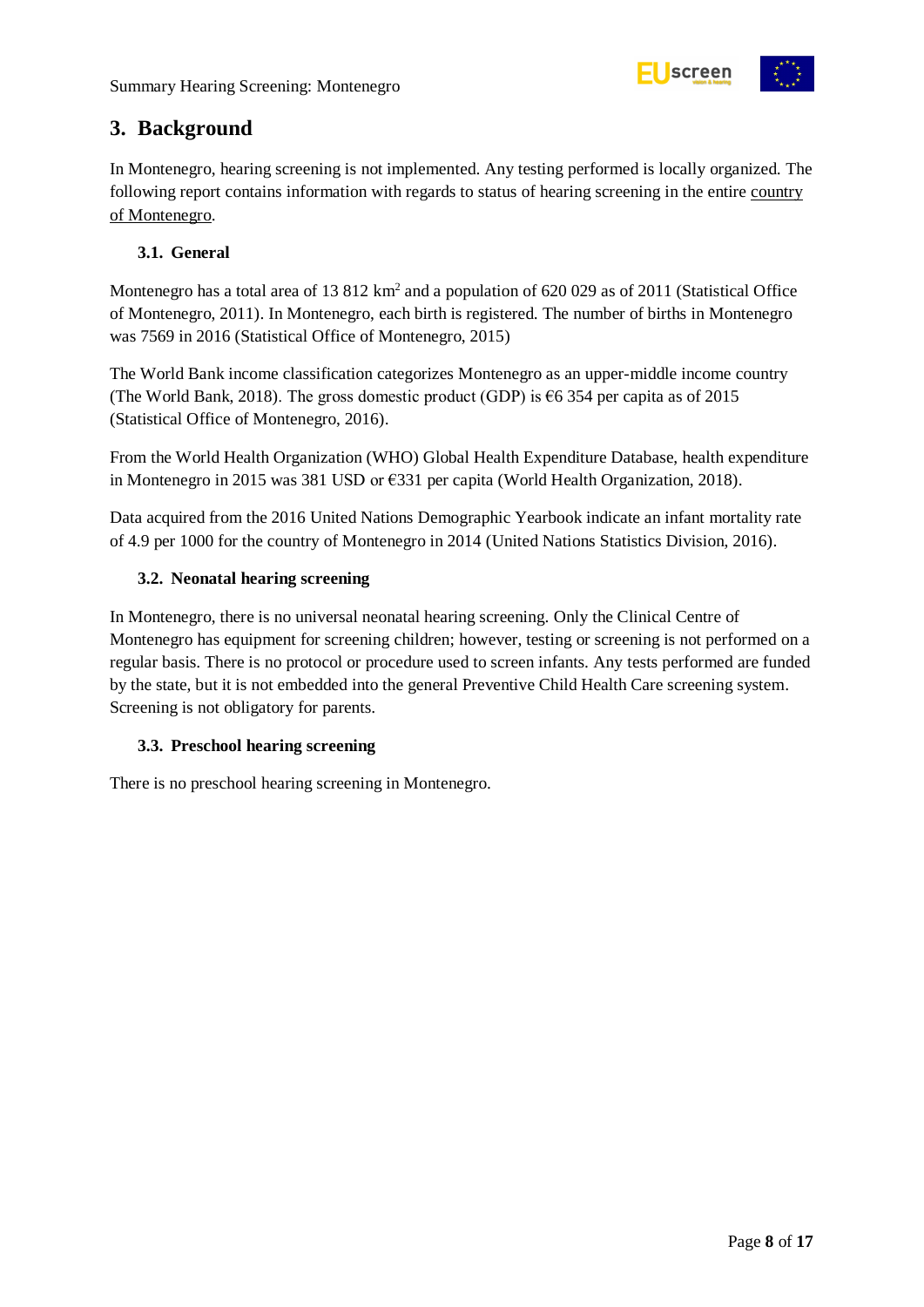



# <span id="page-8-0"></span>**4. Guidelines & Quality Control**

There are no guidelines or protocols for hearing screening in Montenegro.

Quality assurance or data collection on hearing screening is not performed and there have been no annual reports or studies performed on hearing screening in Montenegro.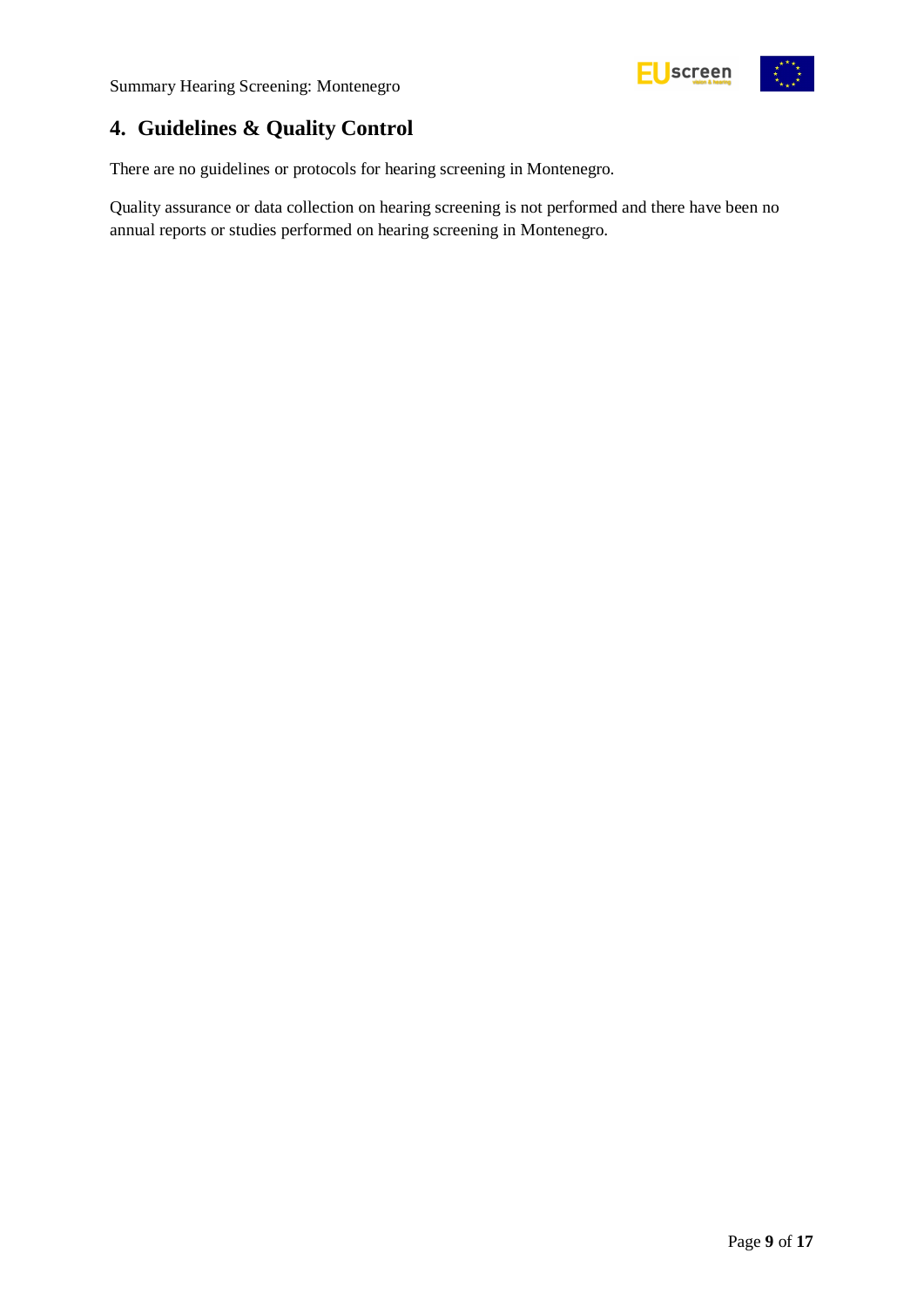

# <span id="page-9-0"></span>**5. Process: Screening, Diagnosis, Intervention**

#### **5.1. Neonatal hearing screening**

For hospitals that have neonatal hearing screening, infants are screened in the hospitals. At-risk babies are screened in the hospital. Families are invited to participate in screening directly in person in the hospital.

The average length of stay in the maternity ward after delivery is estimated to be 3 days. According to the Ministry of Health (2016), 99.5% of births in Montenegro take place in the hospital, while 0.5% of births take place at home.

There is no neonatal hearing screening protocol that indicates the targeted maximum age of screening or target condition for screening.

#### <span id="page-9-1"></span>**5.2. Neonatal diagnostic assessment**

There is no protocol that indicates details of the diagnostic assessment or by when the diagnostic audiological evaluation should be completed.

#### <span id="page-9-2"></span>**5.3. Preschool hearing screening**

Not applicable.

#### <span id="page-9-3"></span>**5.4. Intervention approach**

In Montenegro, treatment options available include grommets, hearing aids, bone conductive devices and cochlear implants. Infants are fitted with hearing aids from 1-2 years of age, and infants are fitted with cochlear implants from 1-2 years of age or older.

The hearing aid fitting criteria for children in Montenegro is a bilateral hearing loss of at least 25 dB HL, according to the Policy on Hearing Aids (The Health Insurance Fund of Montenegro, 2017).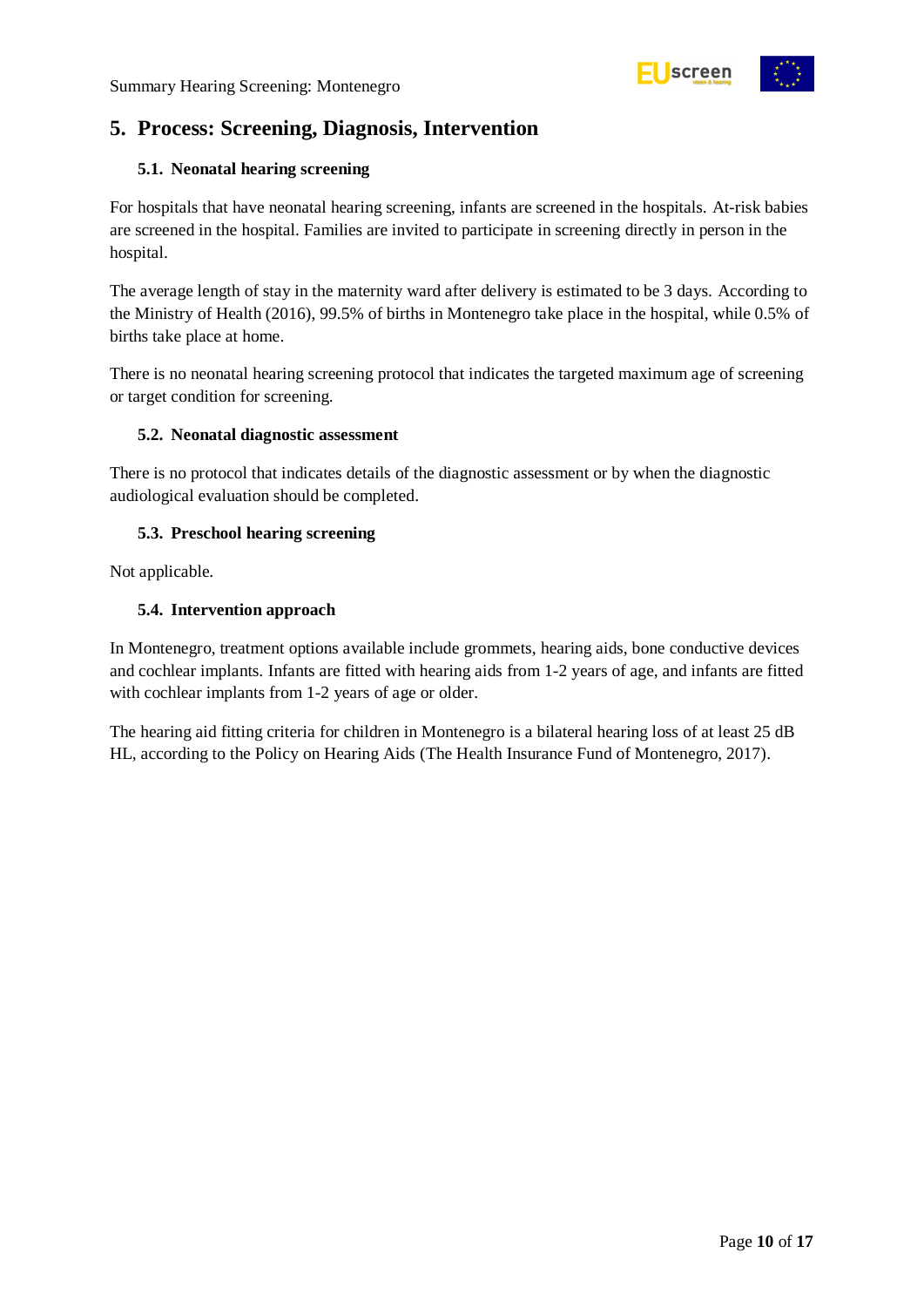



### <span id="page-10-0"></span>**6. Protocols**

#### <span id="page-10-1"></span>**6.1. Neonatal hearing screening (well)**

There is no set protocol in place for screening well, healthy infants. For hospitals that have neonatal hearing screening, infants are screened with OAE during the first week of life in either one or both ears. Infants that do not pass the initial screening are rescreened after one month.

#### <span id="page-10-2"></span>**6.2. Neonatal hearing screening (at-risk)**

There is no set protocol in place for screening at-risk infants. For hospitals that perform screening, infants at risk are screened with OAEs during the first 3 months of life in either one or both ears.

#### <span id="page-10-3"></span>**6.3. Preschool hearing screening**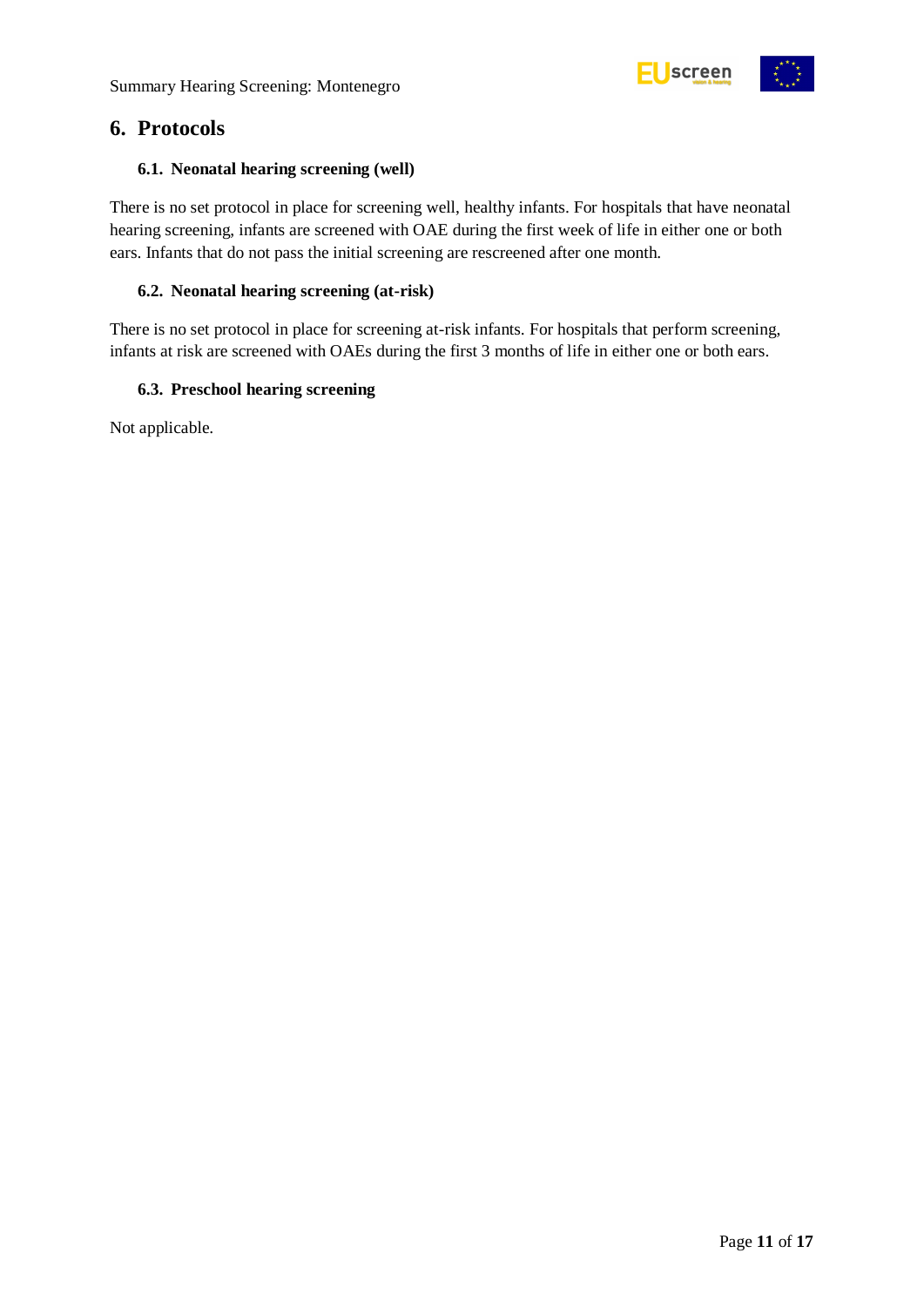

### <span id="page-11-0"></span>**7. Professionals**

#### <span id="page-11-1"></span>**7.1. Neonatal hearing screening (well)**

ENT specialists and nurses perform neonatal hearing screening, when applicable. There is no specific training for hearing screening.

#### <span id="page-11-2"></span>**7.2. Neonatal hearing screening (at-risk)**

ENT specialists and nurses perform neonatal hearing screening, when applicable.

#### <span id="page-11-3"></span>**7.3. Preschool hearing screening**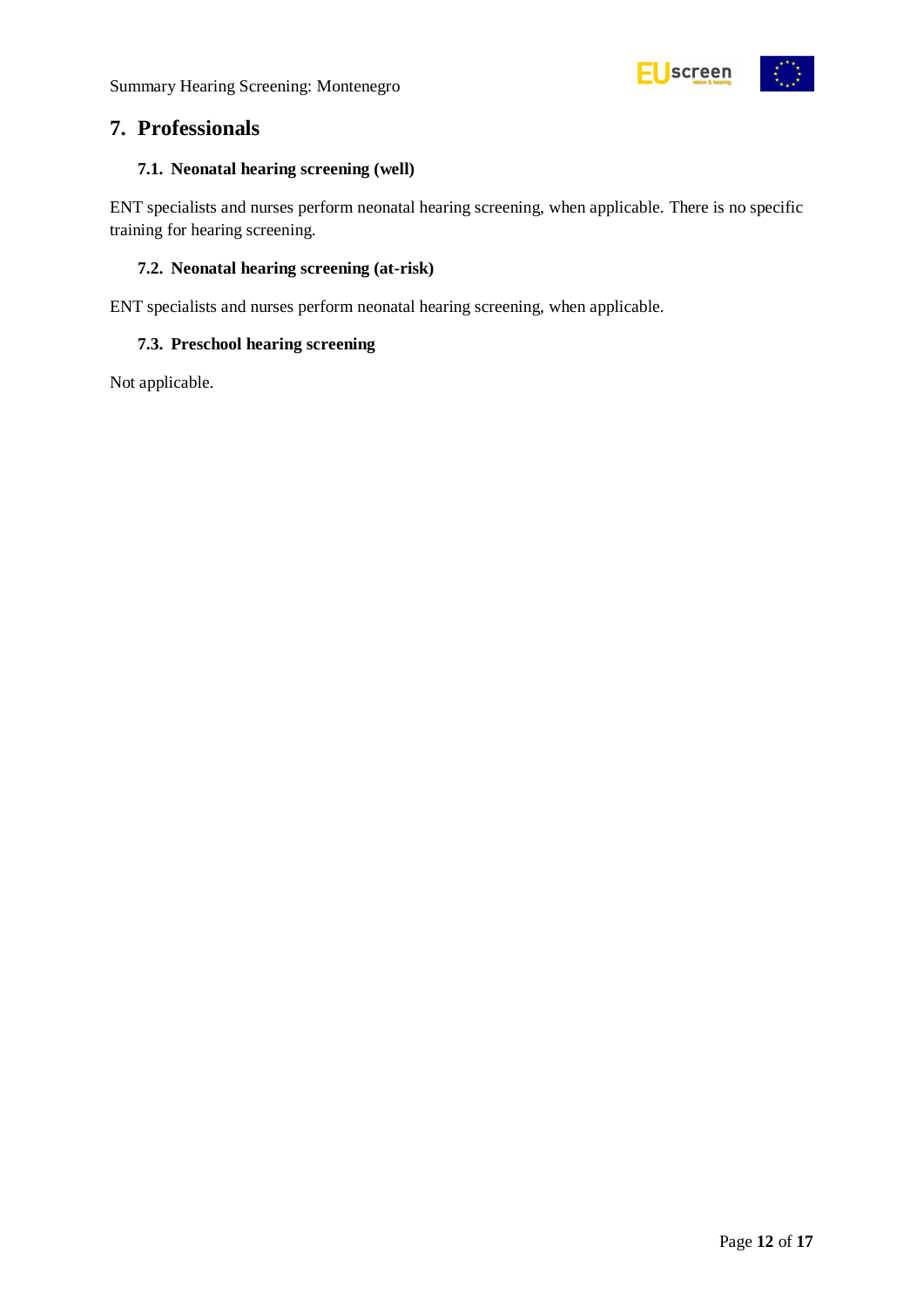

# <span id="page-12-0"></span>**8. Results: Neonatal Hearing Screening**

#### <span id="page-12-1"></span>**8.1. Coverage and attendance rates**

Data are unavailable regarding the coverage and attendance rates of neonatal hearing screening in Montenegro. It is roughly estimated that 30% of infants at-risk are invited for neonatal hearing screening across Montenegro.

#### <span id="page-12-2"></span>**8.2. Referral rates**

Data are unavailable on passing or referral rates.

#### <span id="page-12-3"></span>**8.3. Diagnostic assessment attendance**

Data are unavailable on the diagnostic assessment attendance rate.

#### <span id="page-12-4"></span>**8.4. Prevalence / Diagnosis**

Data are unavailable on the prevalence rate or percentage of infants diagnosed with hearing impairment in Montenegro.

#### <span id="page-12-5"></span>**8.5. Treatment success**

In Montenegro, infants may not be treated for hearing impairment if deaf parents refuse cochlear implants for their children. It is estimated that 10 children per year are fitted with cochlear implants. Data are unavailable regarding the number of children fitted with hearing aids per year.

#### <span id="page-12-6"></span>**8.6. Screening evaluation**

Data are unavailable regarding the outcome measures for neonatal hearing screening.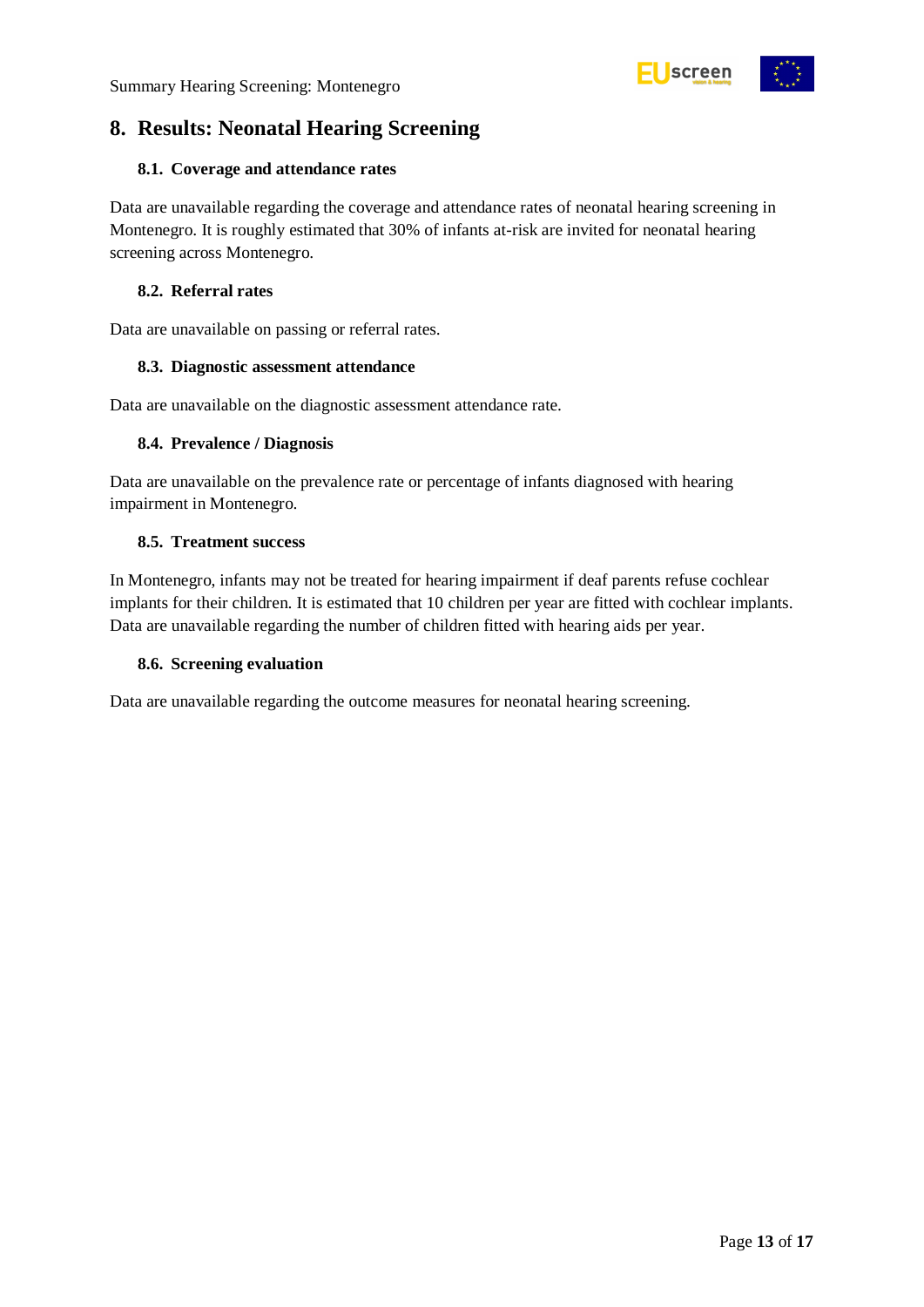

# <span id="page-13-0"></span>**9. Results: Preschool Hearing Screening**

#### <span id="page-13-1"></span>**9.1. Coverage and attendance rates**

Not applicable.

### <span id="page-13-2"></span>**9.2. Referral rates**

Not applicable.

#### <span id="page-13-3"></span>**9.3. Diagnostic assessment attendance**

Not applicable

#### <span id="page-13-4"></span>**9.4. Prevalence / Diagnosis**

Not applicable.

#### <span id="page-13-5"></span>**9.5. Treatment success**

Not applicable.

#### <span id="page-13-6"></span>**9.6. Screening evaluation**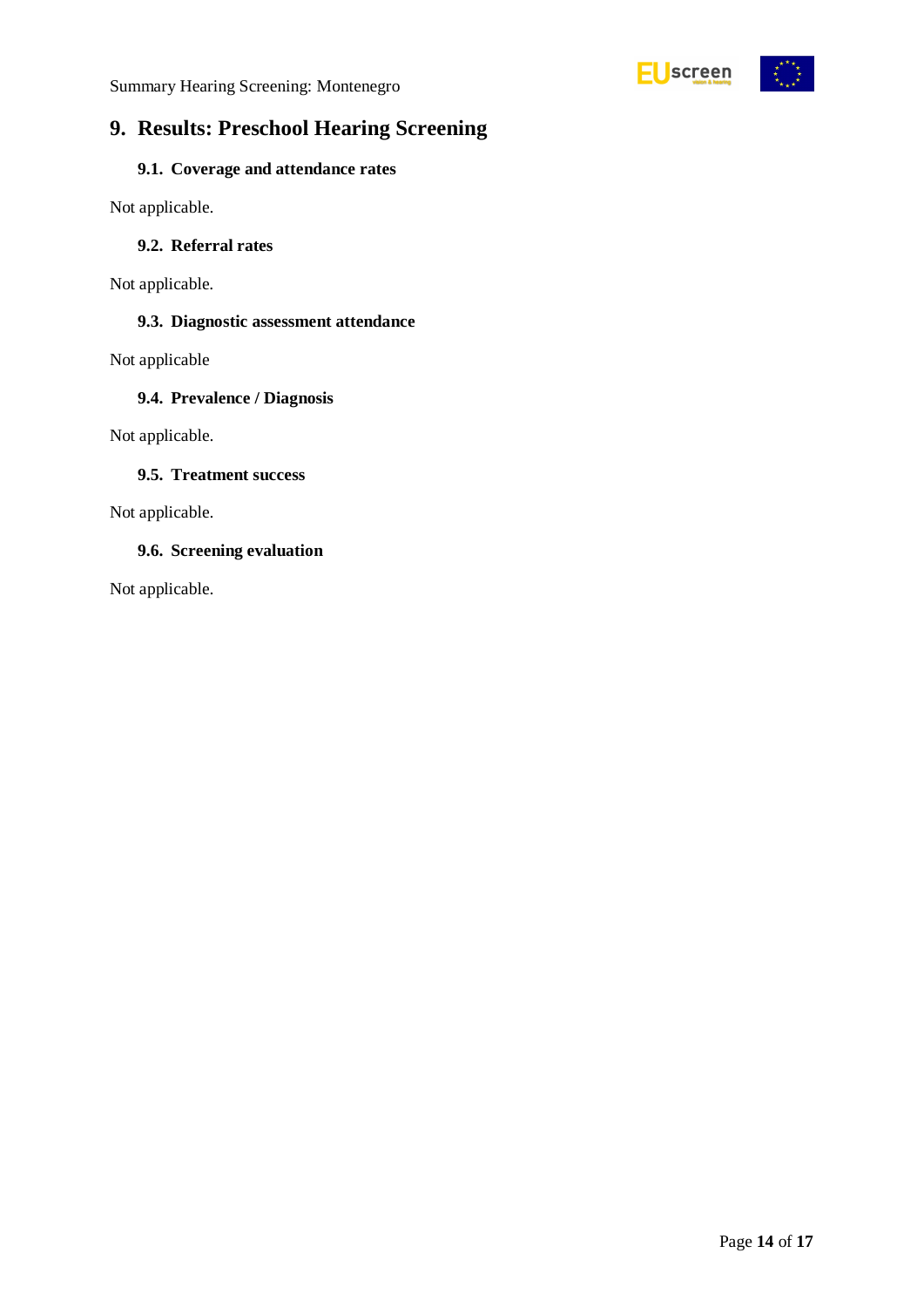



# <span id="page-14-0"></span>**10. Costs: Neonatal Hearing Screening**

There has not been a cost effectiveness analysis completed in Montenegro. Screening is free of charge for parents and no reward or penalty is offered for those attending or refusing hearing screening.

#### <span id="page-14-1"></span>**10.1. Screening costs**

Data are unavailable regarding the costs for hearing screening

#### <span id="page-14-2"></span>**10.2. Equipment costs**

Data are unavailable regarding the costs for hearing screening equipment, maintenance, or disposables.

#### <span id="page-14-3"></span>**10.3. Staff costs**

The annual salary for nurses and ENT specialists that perform hearing screening are  $\epsilon$ 4500 and  $\epsilon$ 8000, respectively. Data are unavailable regarding the number of hearing screening professionals; however, there are approximately 30 ENT specialists and 2 audiologists in Montenegro.

#### <span id="page-14-4"></span>**10.4. Diagnostic costs**

The cost for a diagnostic assessment is not provided.

#### <span id="page-14-5"></span>**10.5. Amplification costs**

According to the price lists for hearing aids (Health Insurance Fund of Montenegro, 2017), one hearing aid plus a pair of batteries costs  $\epsilon$ 295,29. Children under 7 years of age are covered for a replacement hearing aid every 24 months. There are no data available on the costs for follow-up or consultations.

For cochlear implants, the implant itself costs  $\epsilon$ 7800, the external processor costs  $\epsilon$ 7800, the magnet costs €34,06, the battery pack costs €285 and the cable costs €65. The external processor is covered for replacement every 84 months, a new magnet is covered every 36 months, a new battery pack is covered every 60 months and a new cable is covered every 6-12 months, batteries are replaced every 3 months. There are no data available on the costs for follow-up or consultation.

#### <span id="page-14-6"></span>**10.6. Social costs**

In Montenegro, there is one specialized school for the education of children with hearing and speech impairment. The Strategy for Education (2008) has indicated that, 162 children in total, attend this school, with a count of 7, 59 and 106 children in preschool, primary school, and high school, respectively. The costs associated with school or specialized school in Montenegro are unknown.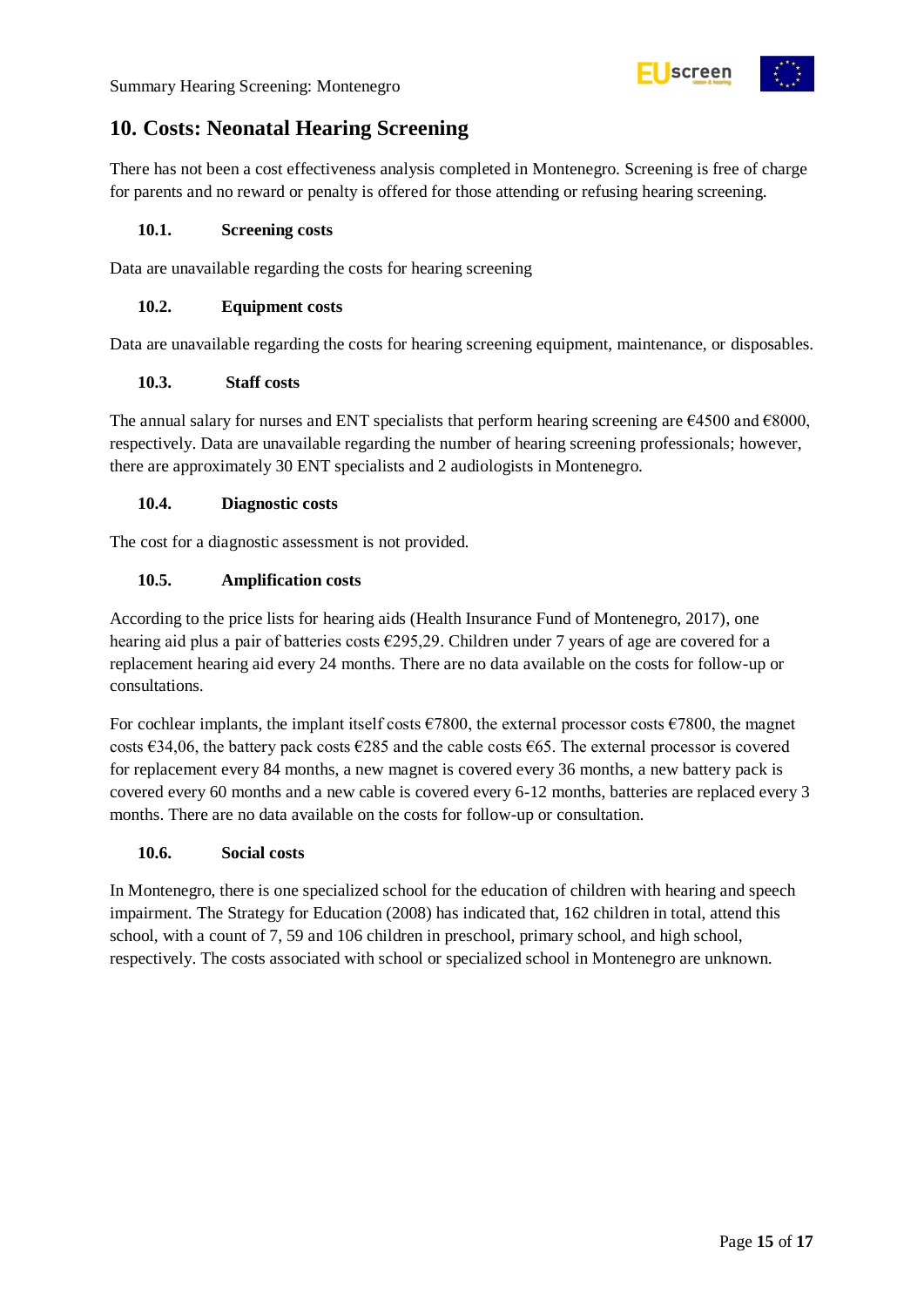

# <span id="page-15-0"></span>**11. Costs: Preschool Hearing Screening**

### <span id="page-15-1"></span>**11.1. Screening costs**

Not applicable.

#### <span id="page-15-2"></span>**11.2. Equipment costs**

Not applicable.

<span id="page-15-3"></span>**11.3. Staff costs**

Not applicable.

#### <span id="page-15-4"></span>**11.4. Diagnostic costs**